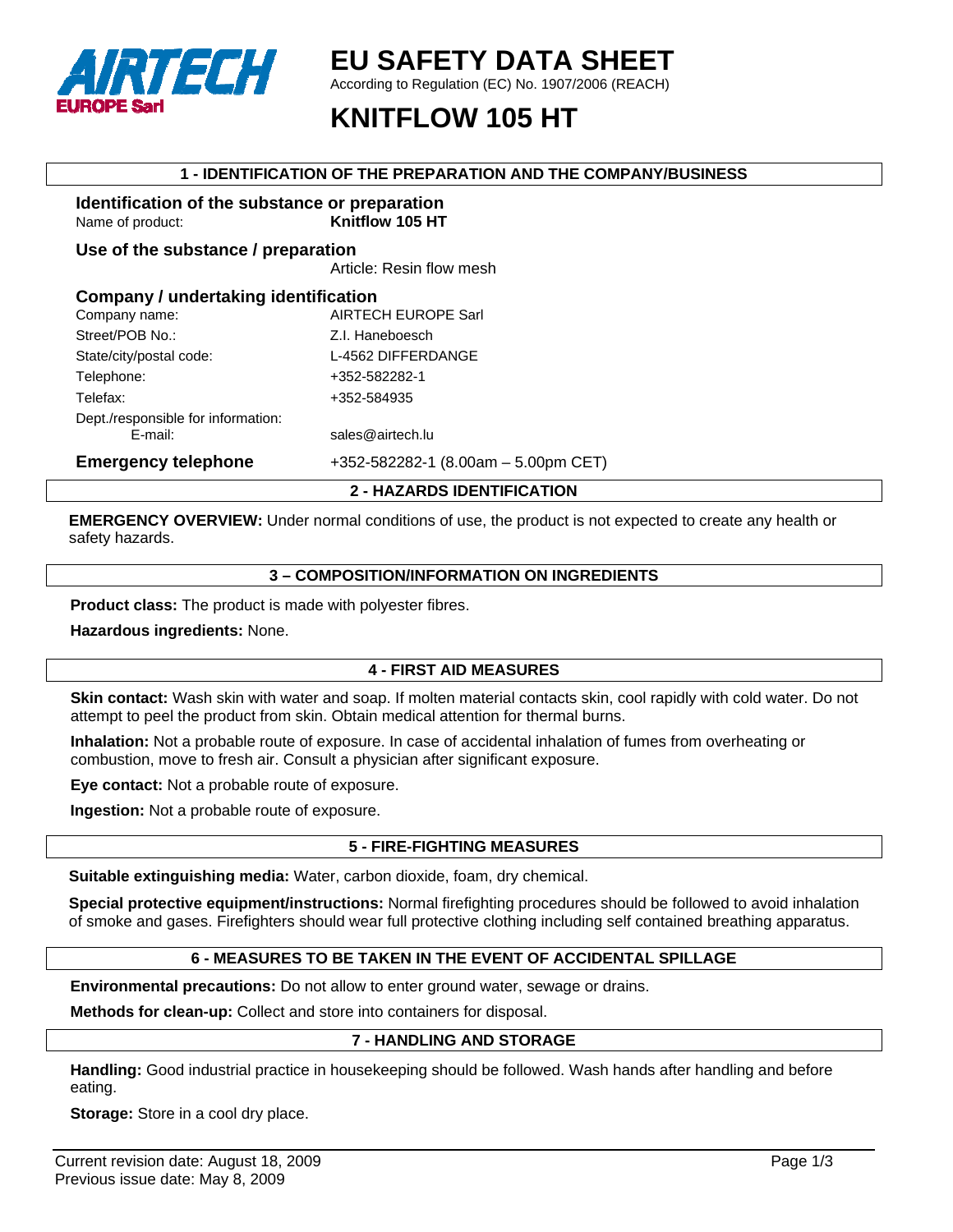

# **EU SAFETY DATA SHEET**

According to Regulation (EC) No. 1907/2006 (REACH)

# **KNITFLOW 105 HT**

# **8 - EXPOSURE CONTROLS/ PERSONAL PROTECTION**

**Exposure limit values:** None known.

**Exposure controls:** Provide adequate room ventilation.

#### **Occupational exposure controls:**

|                  | Respiratory protection: None under normal usage.                               |
|------------------|--------------------------------------------------------------------------------|
| Hand protection: | Protective gloves according to EN 407 are required when handling hot material. |

Eye protection: Safety glasses are recommended.

Hygiene measures: Wash hands before handling food and at the end of work.

#### **9 - PHYSICAL AND CHEMICAL PROPERTIES**

| Appearance:                              | Clear polyester knitted mesh. |
|------------------------------------------|-------------------------------|
| Odor:                                    | None                          |
| pH:                                      | Not applicable                |
| Solubility in water:                     | Insoluble.                    |
| Flash point:                             | Not applicable                |
| Auto-ignition temperature (ASTM D 1929): | Not determined                |
| Melting point/range:                     | 250-270 °C                    |

# **10 – STABILITY AND REACTIVITY**

**Conditions to avoid:** Heating above maximum recommended use temperature.

**Materials to avoid:** Strong acids and strong oxidizing agents.

**Hazardous decomposition products:** In case of thermal decomposition, during overheating or combustion, toxic gases or fumes may be evolved: carbon monoxide, carbon dioxide and other toxic combustion by-products.

**Additional information:** The product is stable at the handling and storage conditions recommended per § 7 of the safety data sheet and under normal processing conditions.

## **11 - TOXICOLOGICAL INFORMATION**

According to the best of our knowledge and to our experience, the product is not harmful to health provided that it is correctly handled and used according to the given recommendations.

## **12 - ECOLOGICAL INFORMATION**

**Ecotoxicity:** Water hazard class: 1 = mild water pollutant

**Persistence and degradability:** Product is not biodegradable. The insoluble part can be disposed of mechanically in suitable waste water cleaning plants.

**Additional ecological information:** Do not allow to enter ground water, sewage or drains.

## **13 - DISPOSAL CONSIDERATIONS**

**Disposal recommendations:** Like most thermoplastics, the product can be recycled. Where possible, recycling is preferred to landfill or incineration. Disposal of the product and the packaging must be done in compliance with local, state and federal regulations.

European waste key numbers: 070213 = Plastic waste

**Contaminated packaging:** Waste key number 150101 – Paper and cardboard packaging.

Waste key number 150102 – Plastic packaging.